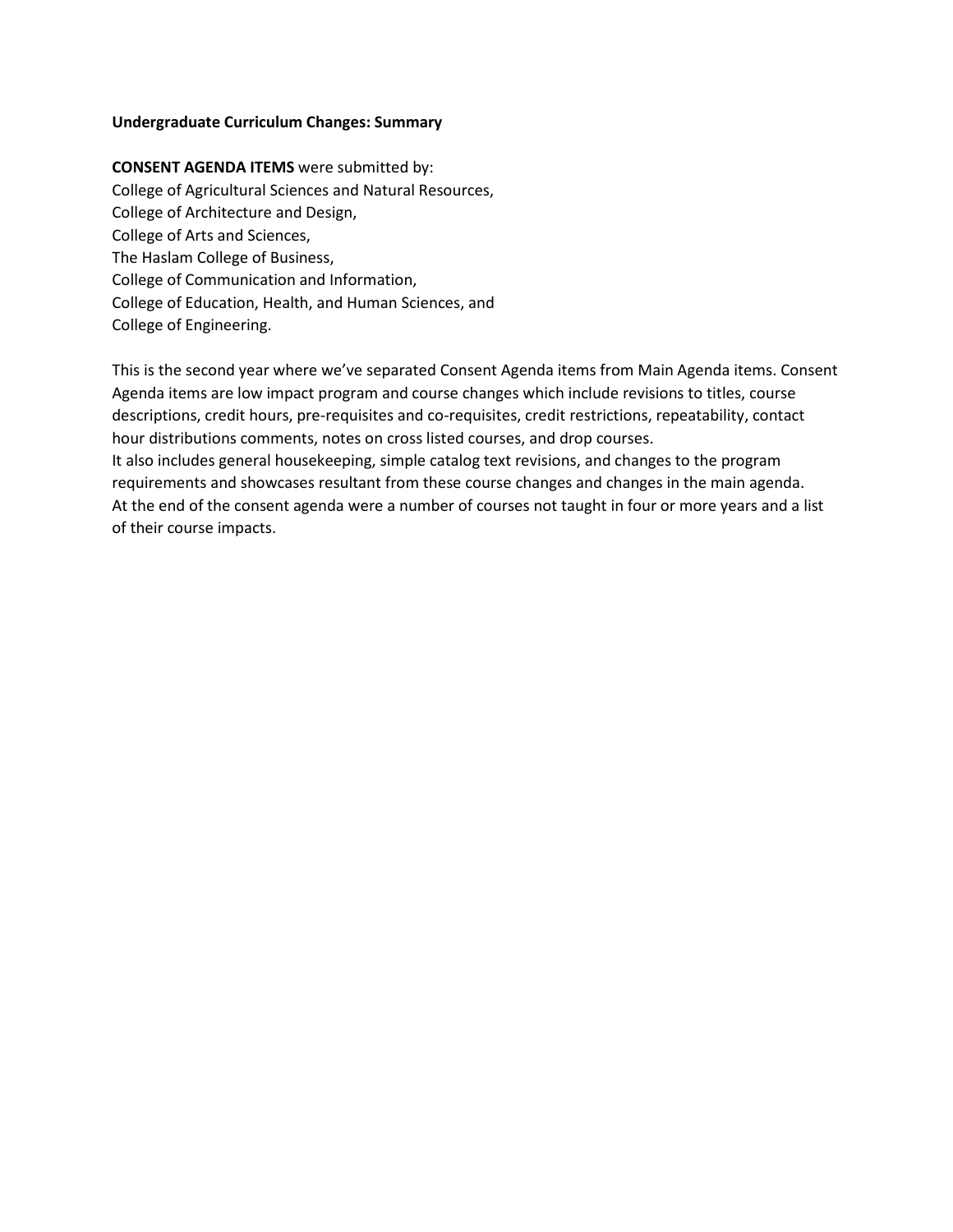### **MAIN AGENDA ITEMS**, reviewed by college

## **COLLEGE OF AGRICULTURAL SCIENCES AND NATURAL RESOURCES**

2 interdepartmental courses were added, 1 as an introductory experience for students in the college and 1 as a culminating experience for students completing the Minor in International Agriculture and Natural Resources.

**Agricultural and Resource Economics** added 9 new courses in response to program assessments. Four of these courses cover new content and are proposed as either gateway courses or capstone experiences; the other five are redeveloped courses that contain material previously taught dropped courses.

**Animal Sciences** added 1 course that more effectively teaches content from two previous courses, one dropped and one revised to serve as a companion course.

**Biosystems Engineering and Soil Sciences** added 1 new honors course.

**Forestry, Wildlife and Fisheries** added 1 new course to apply GIS in natural resources and 2 new courses focusing on freshwater muscles and tropical ecologies.

Under program changes, 7 departments submitted text and program revisions with accompanying changes to program showcases. Most of the changes were directed towards existing minors and concentrations within each of the departments, though of note were two dropped concentrations and 4 added concentrations in the Department of Agricultural and Resource Economics and the Department of Food Science and Technology. Revisions reflected the greater number of current course offerings and reduce the need for substitutions. They reflect changes to course sequences and uTrack milestones. More stringent milestones, especially in pre-veterinary medicine, were put in place to serve as early indicators for student success and potential need for alternate career counseling.

### **COLLEGE OF ARCHITECTURE AND DESIGN**

**Architecture** added 4 new systems technology courses to their second-year curriculum as part of a redesigned technology sequence that introduces concepts earlier in the curriculum and makes such content more assessable in design studio instruction.

Requirement revisions reflective in the showcase clarify studio option sequencing and terms in which histories and theories are taught.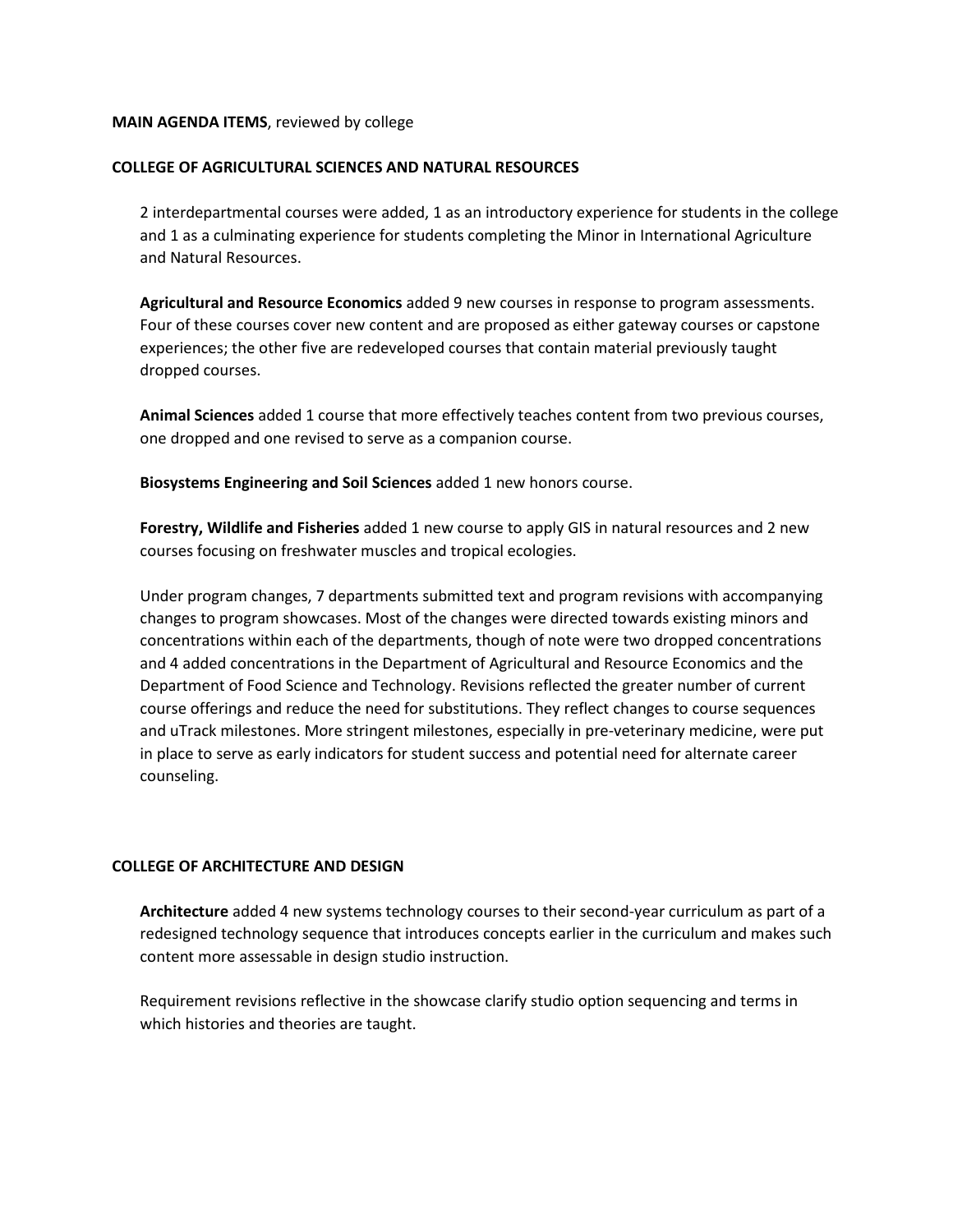### **COLLEGE OF ARTS AND SCIENCES**

Edits to **College-wide requirements** under Perspectives and Connections reflect course changes and an effort to bring approved listings in line with the University's General Education approved list. Under Connections, Health and Biophysics was added as a new category. Text describing what constitutes a minor was edited and milestones were added to ensure that English requirements are completed by the end of term 4 and that appropriate numbers of upper level courses are taken in during the final three semesters. Showcases were updated for all programs where these milestones weren't already being met.

**Anthropology** added 3 new courses which had previously been taught under general special topics numbers and 1 new course focusing on fundamental theory, assessed as lacking in the curriculum. Requirements in the major concentrations were updated to reflect these added courses.

**Art** added 4 new courses which had previously been taught as special topics courses and revised requirements for the Art History Major to include the final added course.

**Biology** added a non-lab biology course reflecting natural experiences in urban contexts. They added 2 new non-lab courses in plant biology with a stand-alone lab to substitute for two dropped general botany classes.

**Classics** added 1 new course on Pompeii to expand existing offerings and add flexibility in course rotations.

**Earth and Planet Sciences** added 2 new courses, 1 reflective of student interest in building professional skills and one to replace a course being dropped.

**Economics** made revisions to prerequisite requirements and honors concentrations for its major and minor to make the degree in Arts and Science consistent with the Haslam College of Business.

**English** revised credit restrictions for various courses to clarify equivalencies. They added 6 new courses, 2 of which are specific to the Chancellor's Honors Program, 2 that consolidate content from 4 dropped courses, 1 that expands offerings for students who have performed well on the Literature and Composition exam, and 1 that is cross listed with British Culture. They also updated concentration listings to include two courses which had been added in previous years.

**Geography** added a new 200-level course focusing on environmental issues in national parks, reflective of expressed student interests; 4 new courses with GIS content were added, one with content extending from a dropped course in cartography; 2 courses were added that focus on contemporary issues of urbanism and migration; 4 regional geography and cartography courses were dropped with 1 new course picking up some of the content; and 3 courses supporting proposed concentrations were added.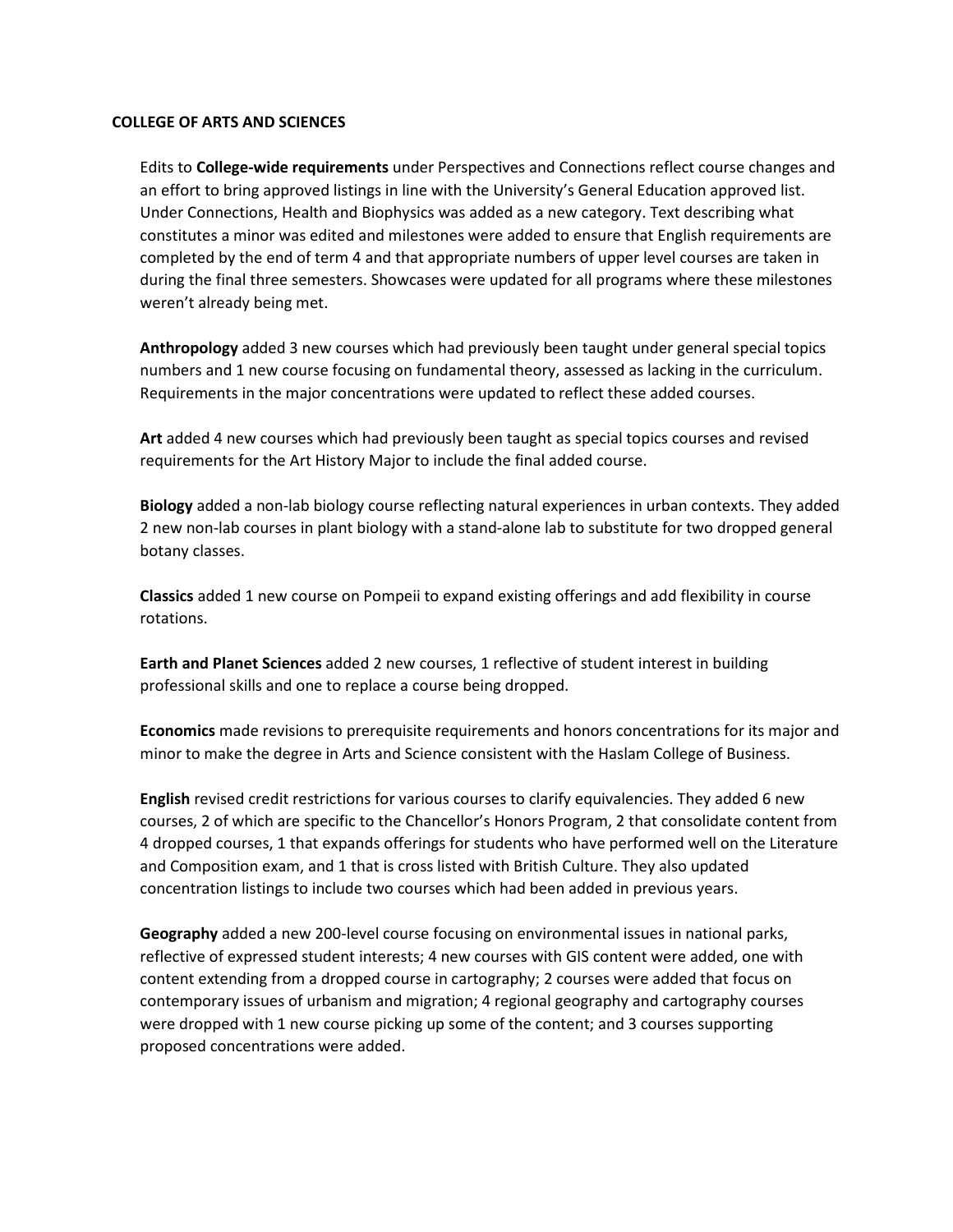The separate honors concentration in geography was dropped, but now all students pursuing the major are required to complete a concentration. 10 new concentrations, with college requirements, prerequisites, major requirements, and uTrack showcases were added.

**History** has run out of numbers for new courses. Their address to this issue was to drop most of the HIST courses and add them back under different codes. They worked diligently to contact all units that require or cross list history courses to minimize the impact of the change. In total, 106 HIST courses were dropped and added in new subject codes HIAF (History of Africa), HIAS (History of Asia), HIEU (History of Europe), HILA (History of Latin America), HIME (History of the Middle East), and HIUS (History of the United States). In the process, 2 new courses were added to address faculty interests or existing gaps in the history offerings and, ironically, 1 HIST course was added as an open special topics course in order to avoid anticipated petitioning. All lists and uTrack showcases for majors, minors, and concentrations were revised to reflect the new subject codes.

Under **Interdisciplinary Programs**, 1 course, previously taught as special topics, was added to Asian Studies and requirements for the Asian Studies Concentration were revised.

Cinema Studies revised its concentration.

Comparative Literature dropped 8 courses and ended its major concentration and minor.

Latin American and Caribbean Studies added introductory paragraphs to describe the program and concentrations and revised its listing for major requirements primarily to update the history codes.

**Mathematics** revised its major requirements with increased numbers of courses and credit hours to ensure comparable requirements with those pursuing concentrations. 4 new concentrations were added.

- **Modern Foreign Languages and Literatures** added 3 new Arabic Courses to support internships, foreign study, and independent study, plus an Arabic Concentration. They made revisions to concentrations in Chinese, Italian, and Italian Language and World Business; also revisions to the Italian minor in order to encourage more students to take the majors and minors and offer more variety to complete their coursework.
- In Russian there was 1 revised course and 2 added courses to address student requests for more oral proficiency content and to pick up on content from dropped courses. 2 concentrations and 2 minors in Russian Studies and Russian Literature were also revised.

**Music** added two new courses in Music Technology to give students working knowledge of skills studied. 2 concentrations and 1 minor were revised to support the needs of music performance majors.

**Physics and Astronomy** revised requirements in their general concentration to make the department's curriculum consistent with college-wide requirements.

**Political Science** renumbered 2 courses to more correctly reflect their academic level, requiring 2 drops and 2 adds. Major and concentration requirements that included these courses were revised.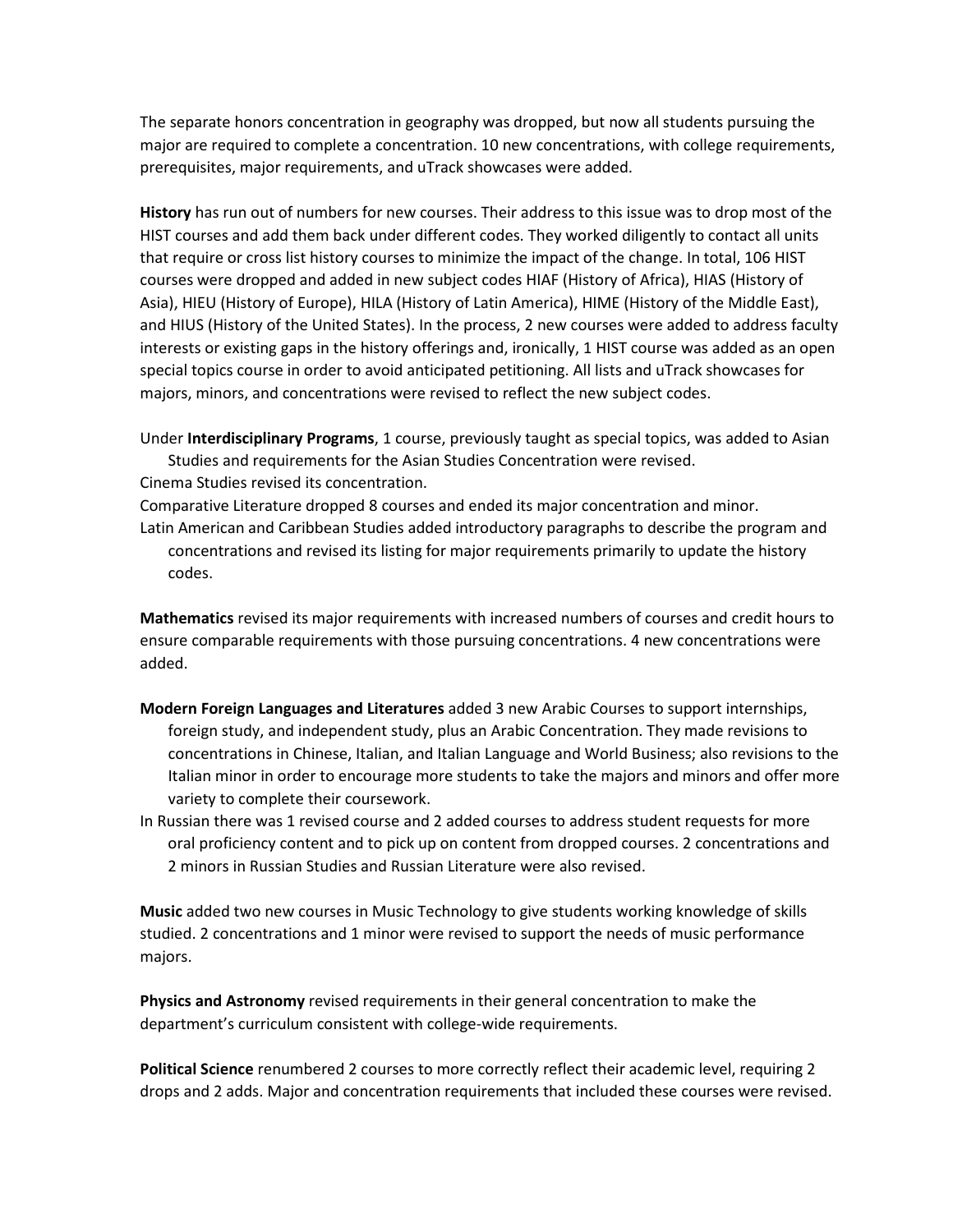**Psychology** added 4 new courses to support assessment efforts and to provide formal companion courses previously taught as field placement. Proficiencies were added to the major requirements.

**Religious Studies** added a cross-listed course on modern and contemporary Islam and added the course to its major and concentration listings.

**Sociology** renumbered a course to more correctly reflect its academic level, requiring a drop and an add. They added 2 additional courses, 1 to recognize current faculty research in restorative justice and one as a capstone experience. Majors and Concentrations were revised to reflect these changes.

**VolsTeach** received a new studies code, INPG, which necessitated revisions to minor listings.

## **HASLAM COLLEGE OF BUSINESS**

**Business Analytics and Statistics** added a new capstone course specific to Business Analytics majors, revising a second course that had previously included the capstone nomenclature to more accurately reflect its content.

**Finance** added 2 new courses to reflect analysis of peer institution course offerings and importance of student exposure to fixed-income securities.

**Management** added 2 new courses in entrepreneurship to promote hands-on opportunities in internships and to allow for special topics flexibility.

**Marketing and Supply Chain Management** divided a 6 credit-hour course into 2 3 credit-hour courses, added a new course in supply chain planning and financial analysis in response to industry reports of poor performance, and revised a series of description and prerequisites.

5 departments submitted program changes to reflect these new and revised courses, updating lists and uTrack showcases for minors, major concentrations, and collateral options.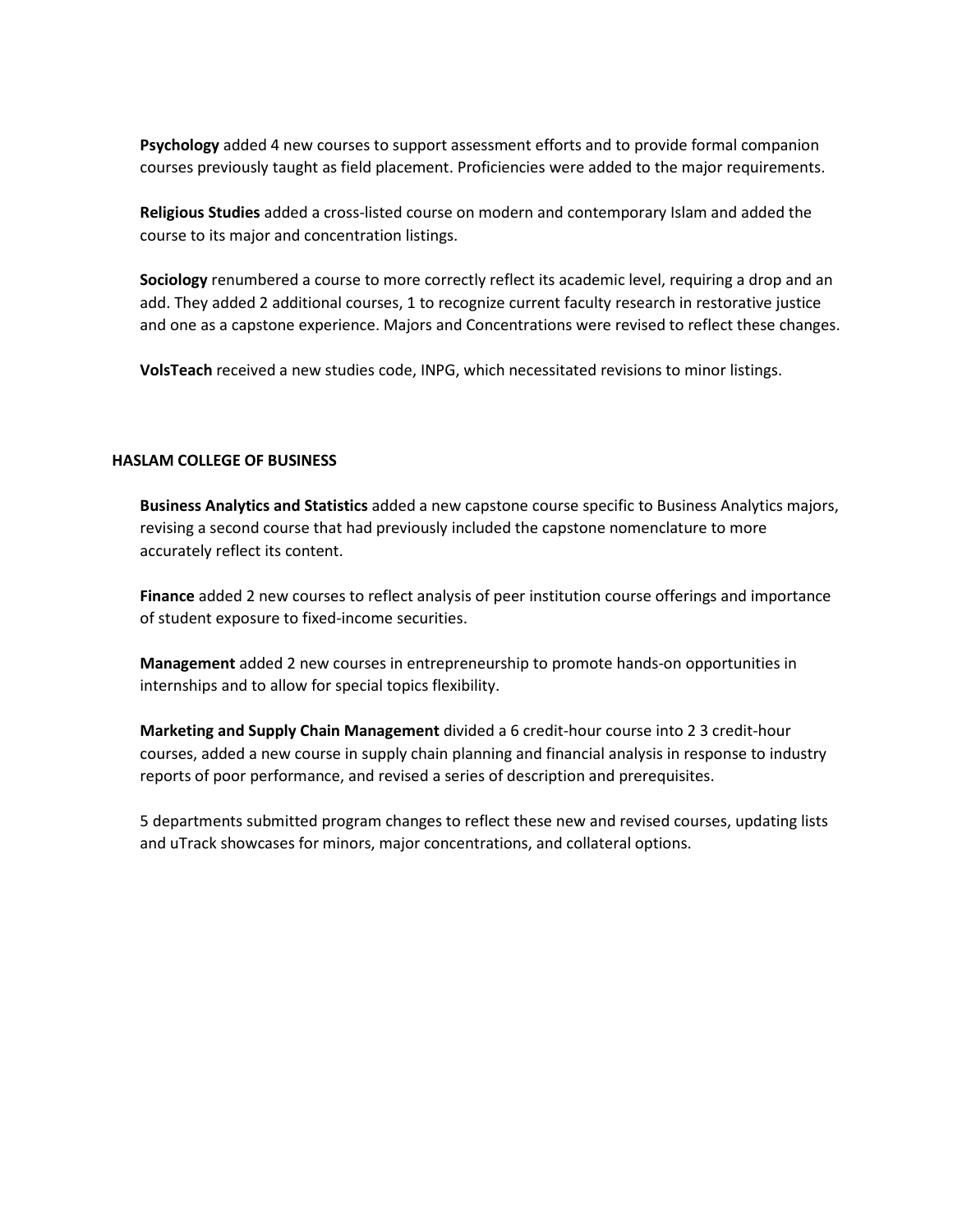## **COLLEGE OF EDUCATION, HEALTH, AND HUMAN SCIENCES**

**Educational Psychology and Counseling** added an education practicum in grief support as this area of student interest is not currently provided in the curriculum.

**Nutrition** added 2 new 1-credit courses – 1 is a lab that allows for concentrated resources for those seeking community practicum experience and 1 is a more focused equivalency for a dropped course. They revised text for several concentrations and a minor to remove outdated language.

**Retail, Hospitality, and Tourism Management** added 1 course that had previously been taught as a special topics course and modified program requirements to reflect added and dropped courses.

**Theory and Practice in Teacher Education** added an advanced course in sign language focused on educational contexts. They revised program requirements to reflect added and dropped courses and add unrestricted or professional electives to their showcase.

**Child and Family Studies** revised program text, program listings, and the showcase for their Community Outreach Track to give students greater flexibility, away from specialty areas and across areas of emphasis.

**Kinesiology, Recreation, and Sport Studies** made a minor revision to their kinesiology major course listing.

# **COLLEGE OF ENGINEERING**

**Civil and Environmental Engineering** added 1 course and 1 honors version in hydrology in response to written assessment and to offer more advanced content.

**Electrical Engineering and Computer Science** added 1 course to expend their control course offerings.

**Industrial and Systems Engineering** added 1 course in creative technical problem solving to teach methods of critical thinking.

**Materials Science and Engineering** added a stand-alone honors course.

**Nuclear Engineering** added an introductory course in radiological engineering course to replace a previously required upper-level course.

Program changes for engineering include text edits for main page location, admission to the honors concentration, and minor requirements to reflect course changes. 6 departments made revisions to their program requirements, primarily to reflect course changes and additions. Nuclear Engineering